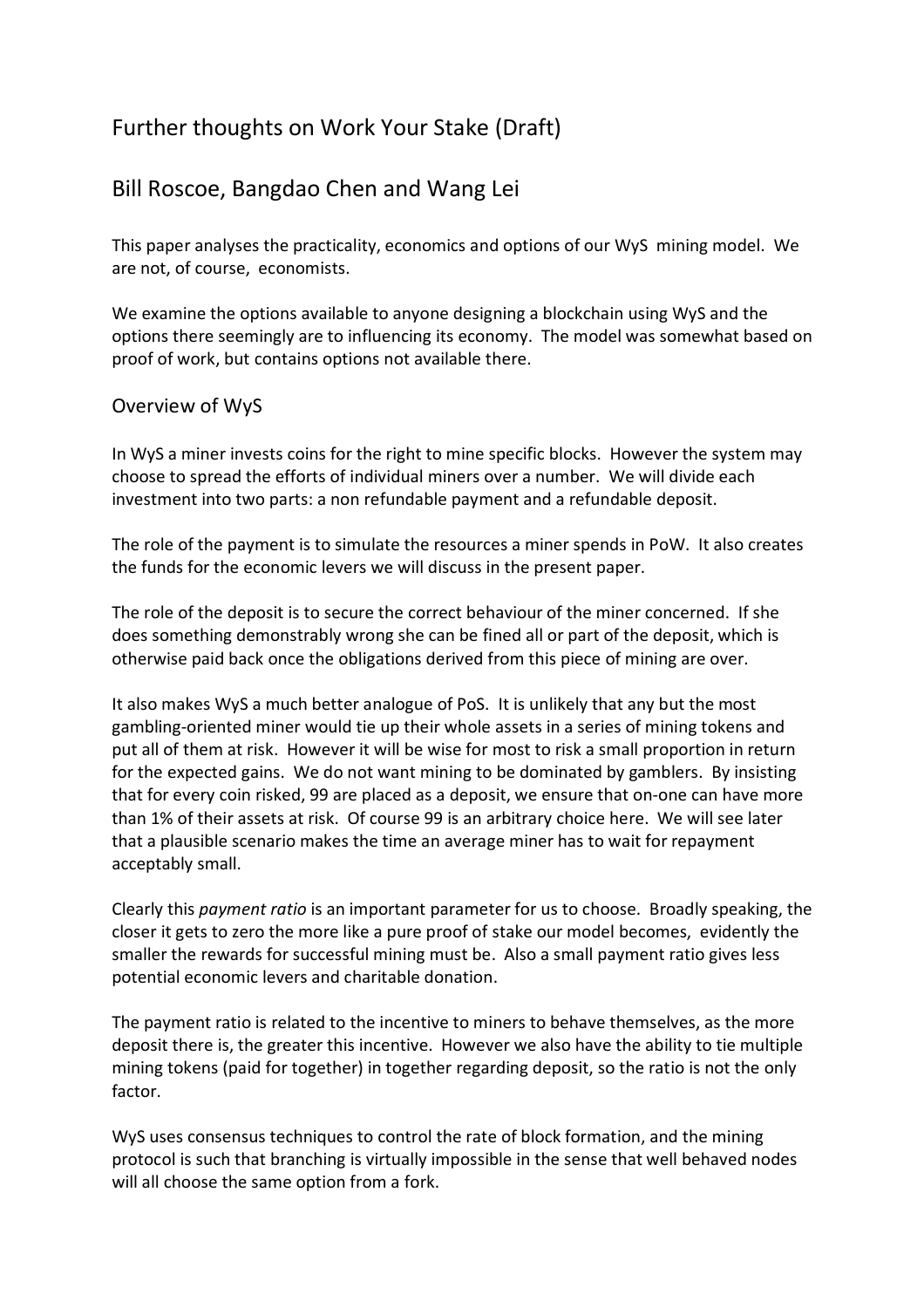Rewards are given to miners in the form of minting new coins and gathering mining fees.

#### Parameters

Any particular episode of mining will tie up the fee and deposit involved for some time interval, with the deposit returned at the end. Clearly this deposit can instead be recycled back into more mining.

The parameters of mining include the fee ratio, this tie-in, which needs to encompass at least twice the maximum interval for a block to become immutable, and the number and nature of the reward coins. All of these can vary with time and the value of coins as valued externally.

A further parameter is what happens to the fees that miners pay. These can be given to good causes immediately, locked or not, or they can be cancelled. Or of course we can choose a mixture. Our assumption is that there will decisions made from time to time about what is done. This distribution might take account of how many new coins are being created as a mining fee since the delta in the total number of coins is this minus the number cancelled, and economic considerations might lead to a target for delta which is positive, negative or zero.

We also have to set technical parameters such as the inter-block time, block size and the way that the hash clock works.

Some of these parameters may vary with time:

- 1. Adjusting to the condition of the currency and the consequent wish to inflate or deflate it.
- 2. As the currency changes in value we might want to adjust some fees and rewards.
- 3. As demand for recording on the blockchain grows we might want to let blocks grow or reduce the inter-block time, subject our ability to cope with these securely.

Such adjustments can be programmed in from the start or they can be controlled (probably within pre-set limits) by some sort of vote. Similarly the code that controls some parameters might be replaced by a voting process. What we need to define at block 0 is the set of rules that determine to what extent and how they vary.

#### Commitment to mining

For the sake of argument suppose that our blockchain has 1,000,000,000 tokens actively owned (as opposed to unissued or destroyed). We contemplate that there might be two degrees of locking a coin: *locked* meaning that nothing can be done with it, and *semi-locked,*  meaning it cannot be transferred but can be used for mining. If the latter we assume that any profits from mining with such coins would also be semi-locked.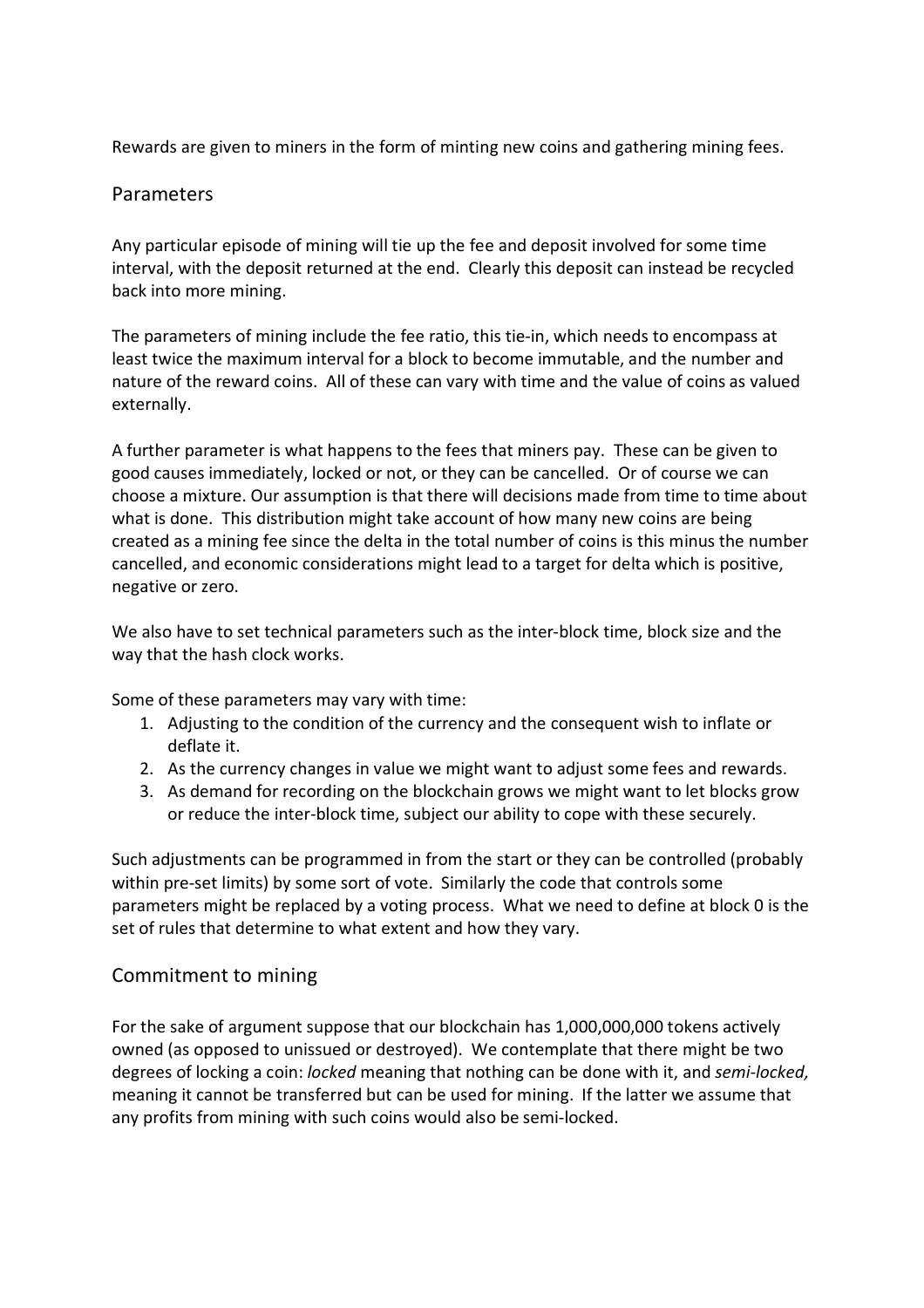The argument for the latter is if we want to make such locked coins "earn interest" in the same way as unlocked one. This an economic decision and one that affects parties' willingness to have coins locked. Of course the effect it has on the likely and worst case distribution of mining power may also affect the decision about having semi-locked coins.

Let us also assume that half of the 1bn coins are being used for mining, and that coins are tied up in mining during the creation of 200 blocks. Thus 2.5M coins are being committed per block in the form of payment or deposits. If a deposit plus fee is 100 coins and a typical commitment is of 100 such units this implies 250 mining commitments made per block. We envisage that for most miners a minimum number of units must be bid in each transaction, and the blockchain assigns these randomly to a range of blocks in the period, say 20-80 of the 200 long commitment interval. This can be implicit and defined by a standard randomisation algorithm that takes as an input the hash puzzle from the block two (say) ahead of the one containing the commitment. The point is that this randomisation cannot be anticipated at the point the commitment is made but at points when the mining is done the result is quickly available to everyone. In particular a commitment of N mining units can easily become N mining tokens, each assigned to a specific block. These tokens are implicit.

Clearly this creates an average of 25,000 mining tokens per block to be mined. These numbers seem to be entirely plausible, arbitrary though some of the choices were. There is much scope for adjusting them.

If we imagine that there might be one block created every 30 seconds, this means that a miner with one token in each mining competition can expect to win roughly once every 8 days.

Of course we still need to decide how much of each 100 coin unit is payment and how much is deposit. Some of this payment should be a transaction fee to the miner who puts the commitment into the blockchain, noting that we may need to overcome the incentivise such adoption to overcome the fact that a miner will not like competition. Such fees will be a zero sum game amongst miners, increasing both costs and prizes for wins. On the grounds that a somewhat random redistribution of assets may not be that popular with all, it may well be wise to keep the value fairly low subject to achieving the objective of having mining commitments included.

The rest of the fee is the amount, the system fee, the blockchain has access to for controlling the currency. Clearly overall, mining needs to be profitable for those who participate, so the sum of the minted coins and expected mining fees will generally speaking exceed the expected total of the system fees.

There needs to be debate and modelling to decide how large to make the minted quantities of new coins and the system fees, as well as how much of the total active currency should be motivated to mine. This can be controlled by the balance between the per-token fee and the expected gain for mining a block. We will discuss concepts of "interest" and "dividends" for blockchains in a later section, which will have a bearing on how mining rewards can be determined.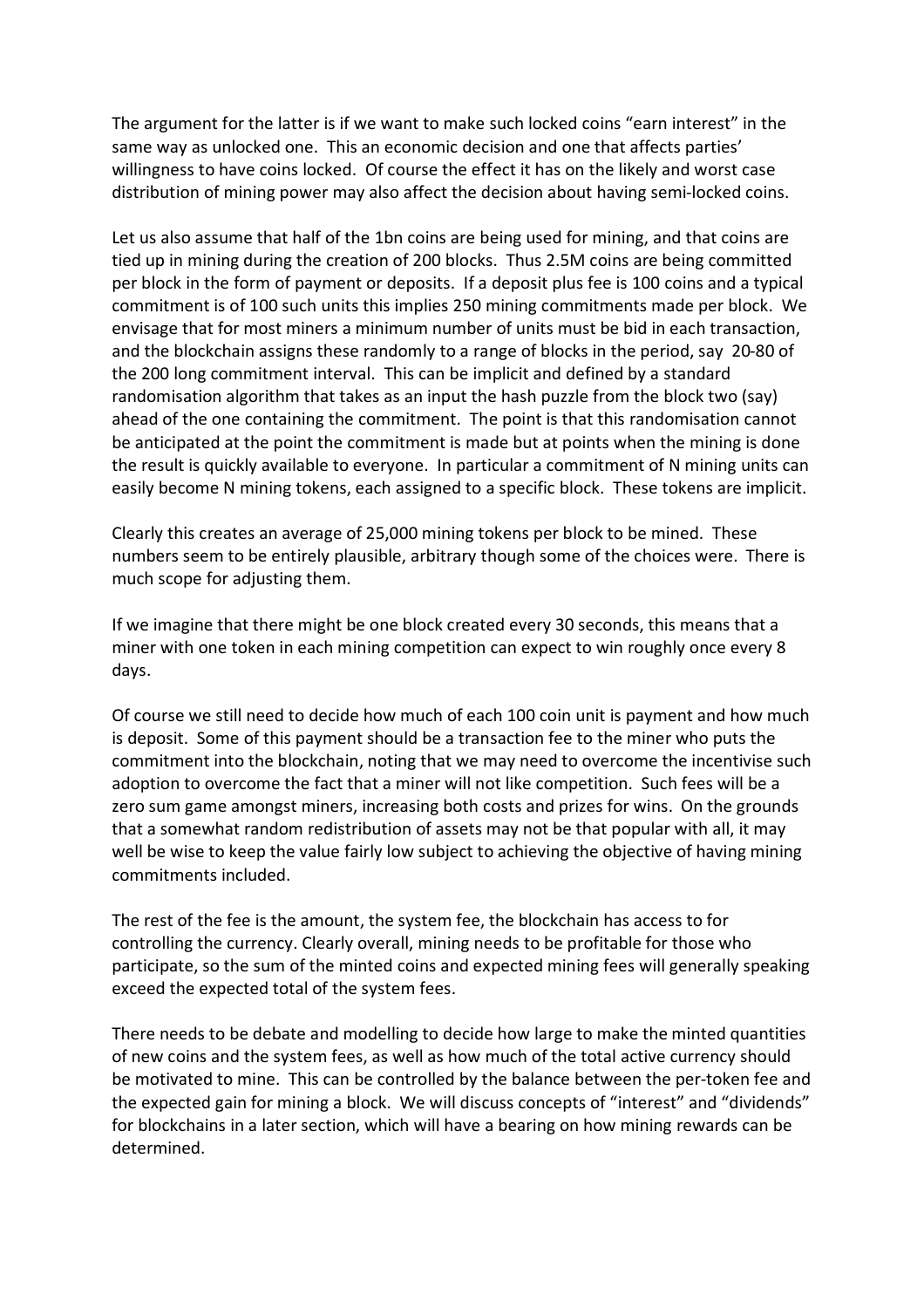The main question over the mining parameters above might arise if coins became so valuable that many owners did not own sufficient to submit them in blocks. Such fluctuations have n value may in any case be undesirable.

An alternative is to have nodes place assets into a mining account, which the chain automatically re-invests in mining until, with sufficient notice, the owner removes them. Such an account would need to be updated from time.

#### Open and closed mining

In the first paper we discussed trust models and the fact that nodes might choose to perform mining and similar tasks in a closed (meaning that they do not reveal their identity or total holding) manner or with various degrees of openness.

The more a miner reveals himself, the more trustworthy we would expect related actions to be, because he has more to lose.

We are imagining a blockchain with KYC in which everyone holding coins has two unique identities:

- A. Their true identity IDA as required by traditional banking.
- B. A unique anonymous identity IDB which is tied bijectively to IDA. This is a random string of bits.

Neither is generally revealed and agents are free to use a variety of anonymous identities. However the blockchain will reveal which IDB is tied to a trading identity if the latter commits a severe enough crime, and the KYC system will reveal facts relating to IDAs in response to court orders.

We might want to split trading identities into service ones (which can perform mining and other similar tasks) and private ones. Service ones will be more easily linkable to the IDB.

We imagine, however, that agents will be free to do any of the following:

Prove the IDB or IDA and IDB associated with any trading identity they own. Release all their service identities, in the sense that any service identity can be detected as belonging to the given IDB or not.

The idea here is that the extent of a node's mining power is exposed by the latter, and reputation is more easily damaged by bad behaviour if it is public. If we know a node's full mining capabilities, it is feasible to impose limitations on the influence it can have, for example having no more than 5% of the total or 10% of any one block.

We might want to give extra mining privileges to open miners, namely ones who reveal who they are. For example higher returns, later mining commitment or more focus in aiming mining. We will want to encourage open mining. Indeed we could investigate whether only open or semi-open (I.e. IDB disclosed) holdings might be used for mining, meaning if a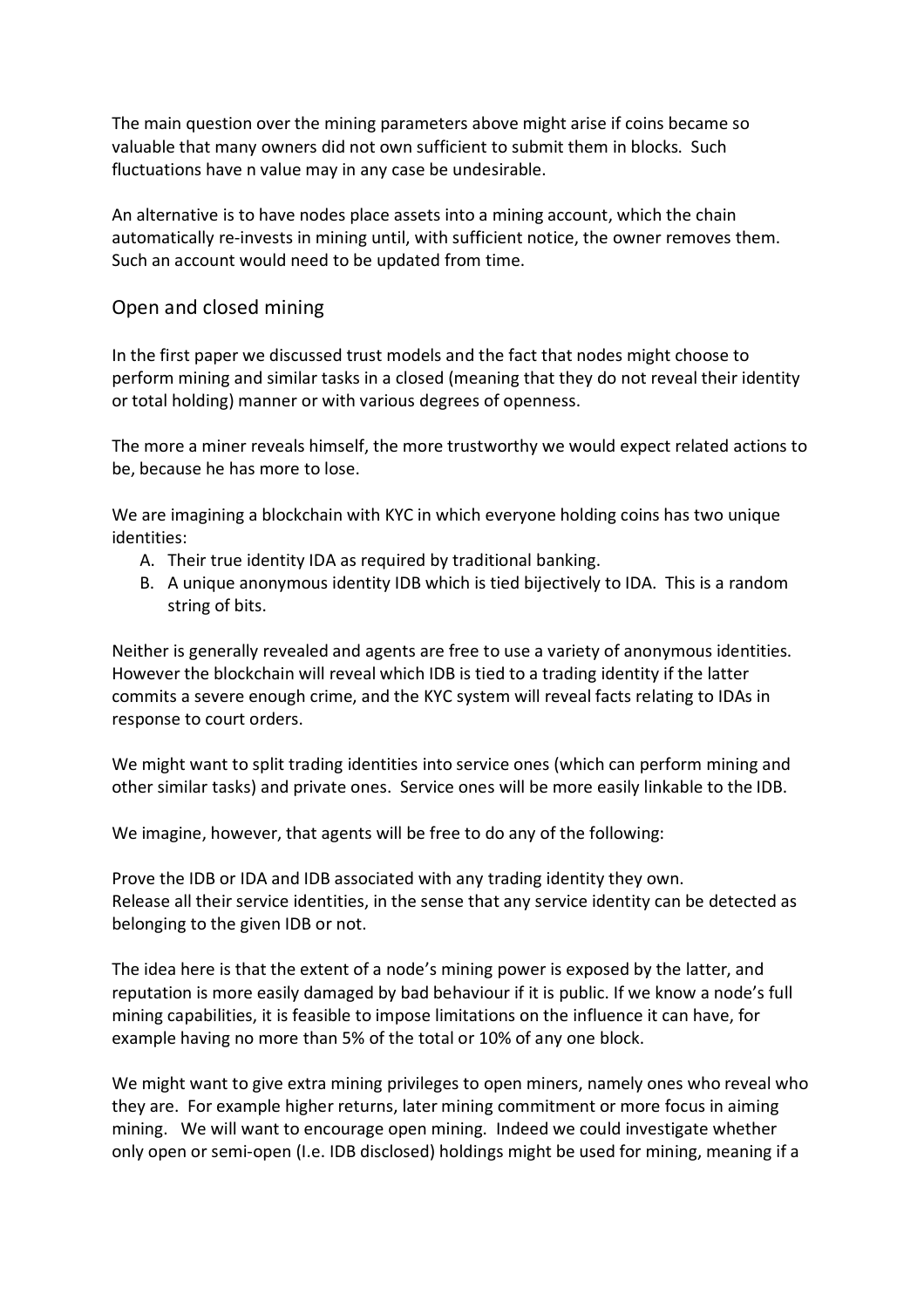holding could not be tied to at least the IDB identity of its owner then it cannot be used in this way. An identity could have both private and semi-open holdings.

Clearly we might have some sort of reputation system based on reviews for open miners or semi-open ones (who reveal IDB), but I would be cautious unless this was based on objective reasons, because of the possibility of gaming.

I can imagine having players with a widely known identity and reputation (e.g. a bank) or a status that makes them supposedly trustworthy (e.g. a notary public) having a special status if their certification was accepted by the community. We might seek, either for mining or some other sort diversity in the parties engaged: geographical, sector etc.

Economy: services, profits, interest and dividends

What is the best analogue for a blockchain in operation? We can think of it as a business which provides a wide variety of services:

- 1. Custody of assets
- 2. A platform on which businesses can develop their own applications, providing assurance and security to them.
- 3. A platform on which parties can develop registry services and databases for wide classes of asset.
- 4. Provides support for the creation, running and analysis of smart contracts.
- 5. Plus the existence of its own currency.

In every case there will be multiple users, and it makes sense where having a single party implementing the service is infeasible for efficiency or trust reasons, or the service is naturally linked to another service where blockchain is desirable. Here, not trusting a party might simply amount to not trusting that it will not be hacked.

The blockchain itself is a virtual entity: it exists though the cooperative work of a collection of parties who are all themselves users of it. These parties run hardware and software to maintain it. In essence the owners are those who own coins in it.

It is competing against non blockchain providers of the same or similar services, and must do so competitively in terms of price, efficiency and security. Or course it also competes against other blockchain providers of the same service. For it to make sense in the big wide world it must compete successfully in at least some services.

Coins gain intrinsic value when they are used to pay for goods and services. In our ideal system they pay for:

- Mining: parties pay to mine, and may pay miners to have things included in blocks.
- They are paid so that overall mining pays back more than the cost of doing it. However other users may ultimately pay for the service the blockchain provides to them by transaction fees.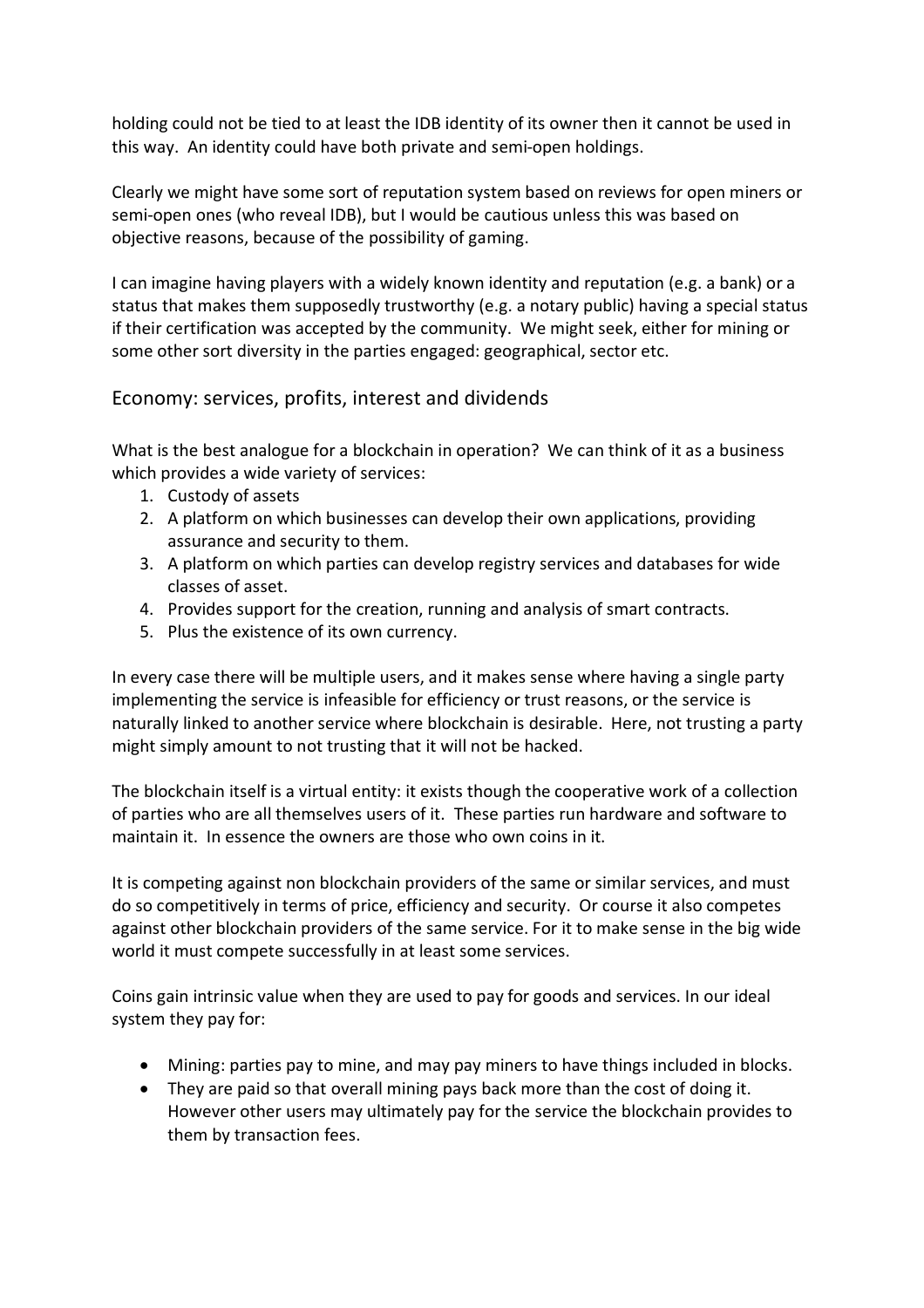- Services provided within or by the blockchain such as smart contract running, creation and verification, exchange services and running auctions. These would generally carry a payment from the user of the service to the providers.
- Payments for access to data or for operations on the client's data.
- Payment for other assets adopted (perhaps using separate tokens) into this blockchain.

Provided there is a reasonably sized economy comprising mining and services provided at a reasonably-constant real-world cost and, in some cases, real world competition, this should provide a measure of stability to the currency.

Potentially a blockchain can create more demand for its currency by insisting that some or all payments within it are made with that currency. However this might put some users off.

There is of course no reason why cryptocurrency cannot be lent from one party to another. We might want to place restrictions on the use of such loans for mining. Such loans would presumably carry interest, and we could regard mining rewards as another form of interest. A loan agreement will almost certainly be a smart contract.

An interesting question is what sort of banking operations will arise in and operate in blockchains for organising savings and loans. These might operate as individuals like HSBC or Barclays, through which funds flow. They might be banks that organise loans between users in return for a fee and probably offering some form of underwriting. Or they might be some sort of possibly automated collective with no owner as such.

In the conventional world, where a bank issues currency it can make a profit out of this which is called *seigniorage*. This means that the currency issued represents an interest-free loan to the issuer. The position with cryptocurrencies is more extreme in the sense that those issuing coins do not usually have to redeem them for anything. Their value needs to be maintained.

We need to make earning new coins attractive but not too attractive or it might be debased. Mining carries more work and responsibility than lending, and possibly more risk. In mining capital is tied up for a time: we would expect the expected benefits of mining to be a little more than the costs of doing it plus the interest that would have been earned by lending it plus appropriate compensation for the degree of risk.

The continuing value of such a currency is based on confidence, security, and on demand for it to spend on things.

It seems clear that the better the maintenance and security of the blockchain, the better the nature and distribution of miners and service providers is, and the more economical and desirable services are, the higher we can expect the currency value to be. There may thus be a tension between the level of charges levied for services and the desire to keep the currency valuable.